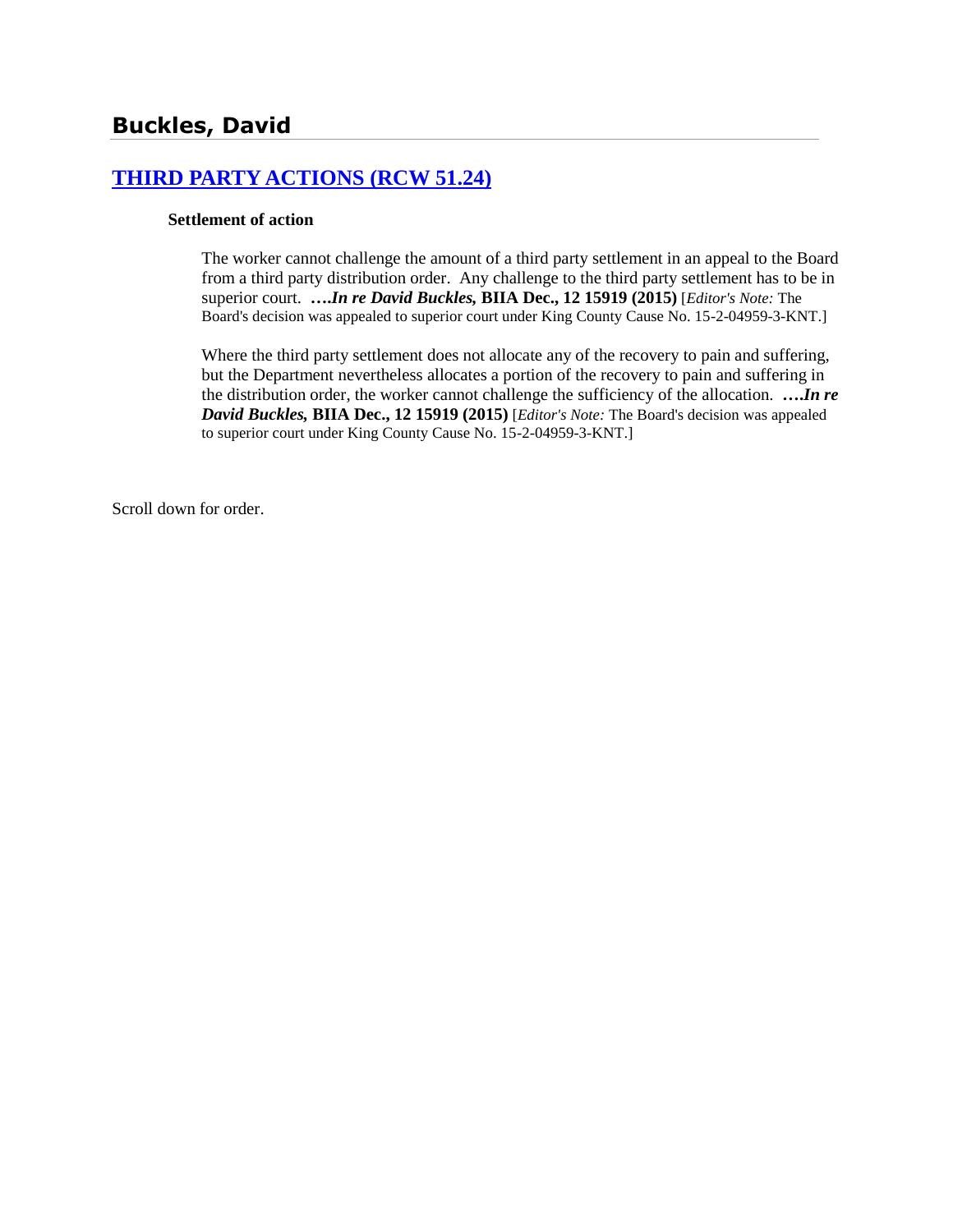#### **BEFORE THE BOARD OF INDUSTRIAL INSURANCE APPEALS STATE OF WASHINGTON**

**)**

**IN RE: DAVID E. BUCKLES ) DOCKET NO. 12 15919**

**CLAIM NO. AJ-12677 ) DECISION AND ORDER**

APPEARANCES:

Claimant, David E. Buckles, by Smith Freed & Eberhard, P.C., per Gordon C. Klug

Employer, RayNProof Roofing, None

Department of Labor and Industries, by The Office of the Attorney General, per Scott T. Middleton

The claimant, David E. Buckles, filed an appeal with the Board of Industrial Insurance Appeals on May 23, 2012, from an order of the Department of Labor and Industries dated April 16, 2012. In its April 16, 2012 order, the Department declared it had recovered \$190,000 from the third party, and of that amount, \$15,000 had been allocated to pain and suffering; the statutory distribution of the \$190,000 recovery after the allocation was: (1) Net share to attorney for costs and fees \$93,756.24; (2) Net share to claimant \$20,310.94; and (3) Net share to Department \$60,932.82. The Department declared it had paid benefits of \$143,409.59, and asserted \$130,039.96 against the recovery; and declared that whereas, the Department remitted attorneys fees and costs in the sum of \$63,333.33 under RCW 51.24.050(4)(a); whereas, the Department remitted to the claimant \$20,310.94, under RCW 51.24.050(4)(b); and that now therefore, the lien against this recovery had been satisfied, and there remained no further liability arising from this third party recovery. The Department order is **AFFIRMED**.

# **PRELIMINARY MATTERS**

As provided by RCW 51.52.104 and RCW 51.52.106, this matter is before the Board for review and decision. The claimant and Department filed timely Petitions for Review of a Proposed Decision and Order issued on August 22, 2014, in which the industrial appeals judge reversed and remanded the Department order dated April 16, 2012. We have granted review because we disagree with the determination of our industrial appeals judge that the Department's distribution in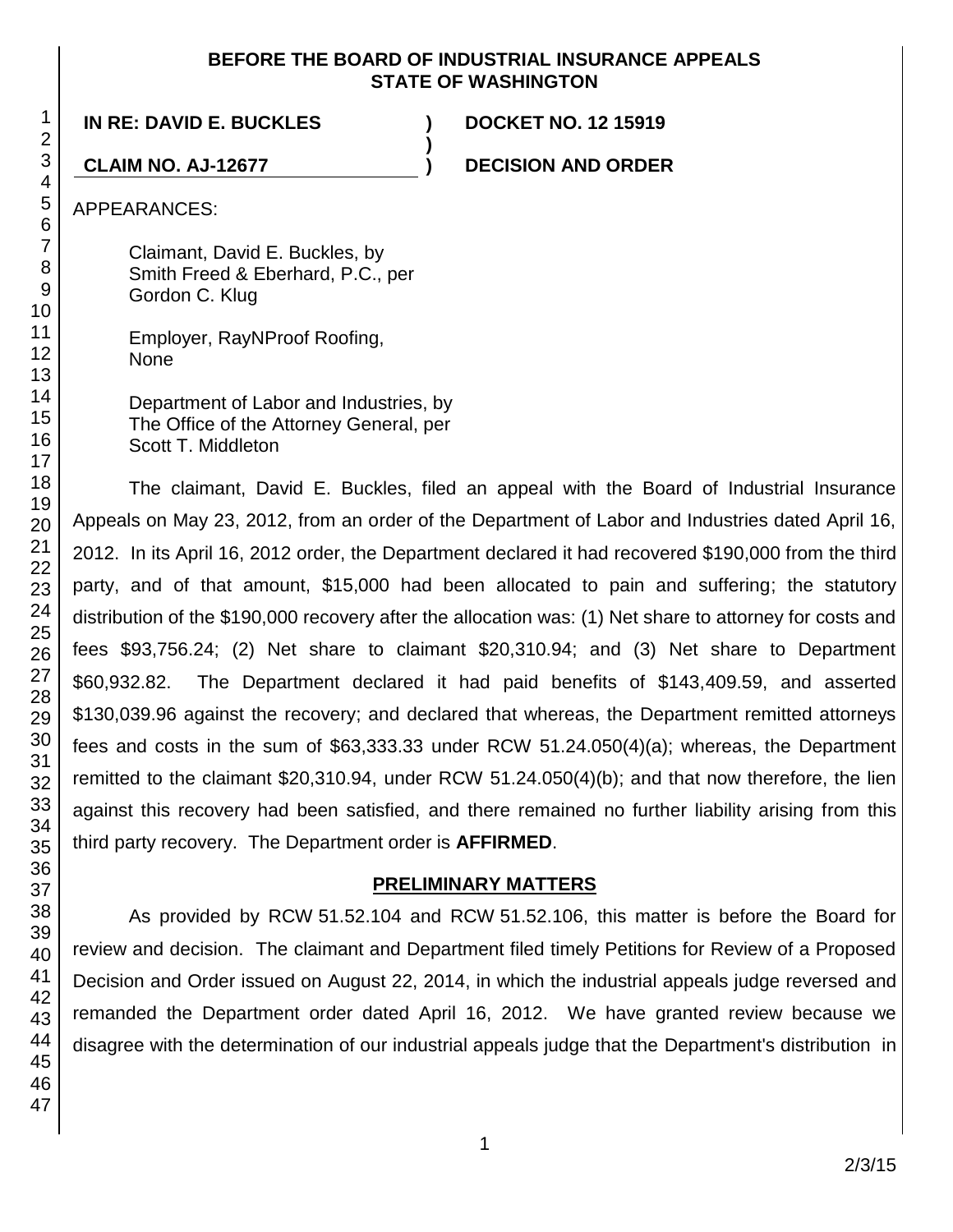its April 16, 2012 order was incorrect, and conclude that the April 16, 2012 order should be affirmed.

The Board has reviewed the evidentiary rulings in the record of proceedings. The parties stipulated to the use of discovery depositions as evidence in this appeal. The industrial appeals judge admitted the January 25, 2011 discovery deposition of James Schick as Exhibit No. 47, and the January 25, 2011 discovery deposition of Josh Shattuck as pages 043 through 099 of Exhibit No. 49. However, our review of the September 5, 2013 hearing record shows that the industrial appeals judge intended to publish the discovery depositions. We conclude that the January 25, 2011 discovery depositions of James Schick and Josh Shattuck should be removed as exhibits, and are published as a part of the record.

Our further review of the record shows that Exhibit No. 10 is a duplicate of Exhibit No. 5, and Exhibit No. 19 is a duplicate of Exhibit No. 12. Exhibit Nos. 10 and 19 are rejected. Exhibit Nos. 44 and 46 were misidentified in the record. Exhibit No. 44 is correctly identified as the February 27, 2012 account statement from Attorney Coluccio's office. Exhibit 46 is correctly identified as the November 5, 2008 Kilkelly AMR Report. We have redacted the claimant's social security number at Exhibits 46, 49, and 51. No other prejudicial error was committed, and all other rulings are affirmed.

We agree with our industrial appeals judge who granted partial summary judgment to the Department dismissing Mr. Buckles' claims for violations of the Consumer Protection Act and the Insurance Fair Conduct Act. Our jurisdiction over industrial insurance claims is appellate only, not original, and we are limited by the order under appeal. The Board lacks jurisdiction to apply the Consumer Protection Act and the Insurance Fair Conduct Act to the facts of the settlement, and Mr. Buckles' claims for violations of the Consumer Protection Act and the Insurance Fair Conduct Act were properly dismissed. In the Proposed Decision and Order, the industrial appeals judge failed to mention the partial grant of summary judgment. We also grant review in part to add Findings of Fact and Conclusions of Law. We find that no other prejudicial error was committed and all other rulings are affirmed.

# **FACTS**

The Proposed Decision and Order summarized the issues and evidence in this appeal. We highlight some of the key facts.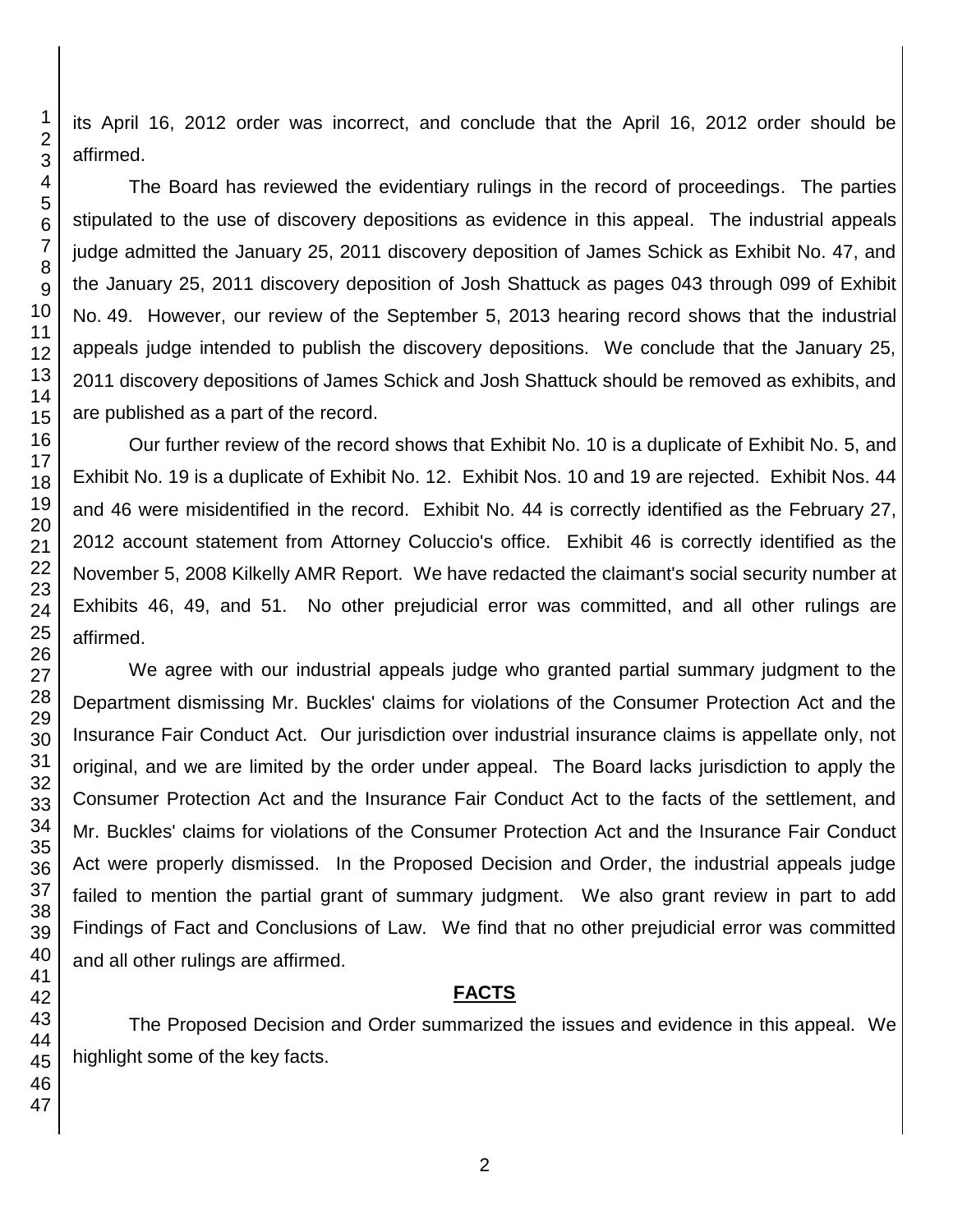David E. Buckles worked as a sales manager for RayNProof Roofing. On November 5, 2008, Mr. Buckles was doing a roofing estimate at GM Construction's job location in Seattle. He climbed up a ladder, and when descending the ladder, fell, landed on his back and head, and suffered a traumatic brain injury. Mr. Buckles has no memory of the accident and cannot describe what happened to him. Mr. Buckles applied for benefits, the claim was allowed, and benefits were provided.

Mr. Buckles testified extensively about the changes in his life caused by his head injury. Prior to his injury he worked a 50-hour week; found time to coach his sons' baseball teams; and perform remodeling and construction work on the side. He was highly energetic, and fun-loving. Since the accident, Mr. Buckles has changed jobs to one where he has a flexible schedule, and is not expected to work full-time. This is to accommodate his frequent debilitating headaches, and significant concentration and short term memory issues. Mr. Buckles is bothered by overstimulation from sound; light; too many people; and too much activity. While he still drives, Mr. Buckles testified to safety issues with his driving. Mr. Buckles' wife, two sons, father and a co-worker, corroborated the changes in his life since the head injury in their testimony.

Just about three months after the injury, the Department sent Mr. Buckles a form regarding the third party recovery, and asked him to make an election to pursue the claim himself, or assign the recovery rights to the Department. Mr. Buckles assigned the right to pursue the third party recovery to the Department, but testified he has no memory of signing the form. Mr. Buckles received a letter dated May 22, 2009, from Susan Baker at the Department that indicated attorney Kevin Coluccio had been retained as a Special Assistant Attorney General to represent the Department and pursue the recovery. Mr. Buckles was concerned that his interests would not be protected, so he retained attorney Mark O'Halloran. Mr. O'Halloran consulted with the Department and Mr. Coluccio, and advised Mr. Buckles to stick with his assignment, and have the Department pursue the case and bear the costs of litigation. The Department provided assurances that Mr. Buckles' interests would be considered. Mr. Buckles had the Department pursue the case.

Mr. Buckles believed Mr. Coluccio was his attorney and Mr. Coluccio held himself out as Mr. Buckles' attorney to others. Mr. Coluccio sued in King County Superior Court in Mr. Buckles' name under Cause No. 10-2-38052-3 SEA.

In May 2011, an initial mediation session was held. The case was not settled. Mr. Buckles became concerned about whether Mr. Coluccio was representing him adequately. Mr. Buckles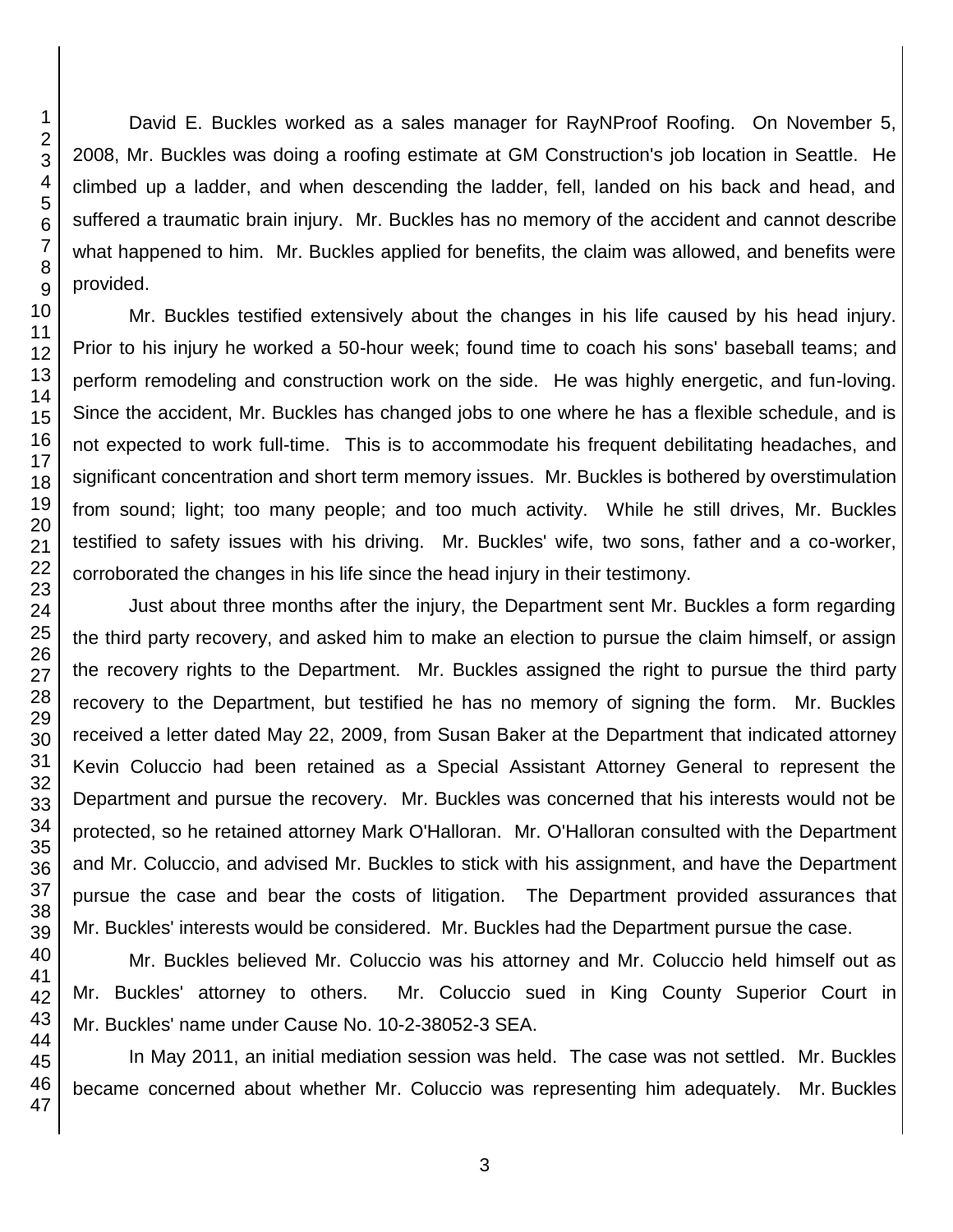testified that in December 2011, Mr. Coluccio yelled at him in a phone conversation, and talked to him like an insurance adjuster instead of like his lawyer. Mr. Buckles consulted attorney Gordon C. Klug, who represented Mr. Buckles. Although Mr. Klug was informed by Mr. Coluccio he was not welcome, he accompanied Mr. Buckles to the next mediation session on March 1, 2012. Mr. and Mrs. Buckles and Mr. Klug were put in a separate conference room at the mediation; not included or consulted; and told by the mediator that while the case had been settled, the mediator could not divulge the settlement. Mr. Buckles called Mr. Coluccio, who did not return his call. Mr. Buckles contacted the Department and was told that they could not yet share the settlement amount with him.

On March 20, 2012, a Notice of Settlement Authorization to Clerk to Strike Trial date was filed in the King County Superior Court Case. On March 23, 2012, the King County Superior Court entered an Order of Dismissal with Prejudice.

On April 16, 2012, the Department issued an order in Mr. Buckles' claim, which provided that the case had been settled for \$190,000, and detailed the distribution. Mr. Buckles' receipt of the April 16, 2012 distribution order was the first time he learned the amount of the settlement. This appeal followed.

# **DECISION**

It is uncontested that David E. Buckles assigned his industrial insurance claim related right to recovery from G M Construction, the third party employer, to the Department of Labor and Industries. At issue is Mr. Buckles' dissatisfaction with the settlement, with the amount allocated to his pain and suffering, and with Mr. Coluccio's representation of the third party claim as a Special Assistant Attorney General. The Department seeks a ruling that Mr. Buckles lacks standing to challenge the settlement, or to have the Board evaluate the settlement under an abuse of discretion standard or to have its order deemed correct and affirmed.

Having reviewed the record, we determine that the parties' arguments are largely misplaced. In this appeal, the threshold question is whether the settlement itself is a decision of the Department as contemplated by RCW 51.52.050 and RCW 51.52.060, and subject to appeal. We conclude that the settlement is a negotiated decision, not an independent decision of the Department subject to appeal as contemplated by RCW 51.52.050 and RCW 51.52.060. Because the settlement itself involves parties other than the Department, the law of contracts, and the law of assignment, the Board cannot provide a remedy to any of the parties to the settlement who believe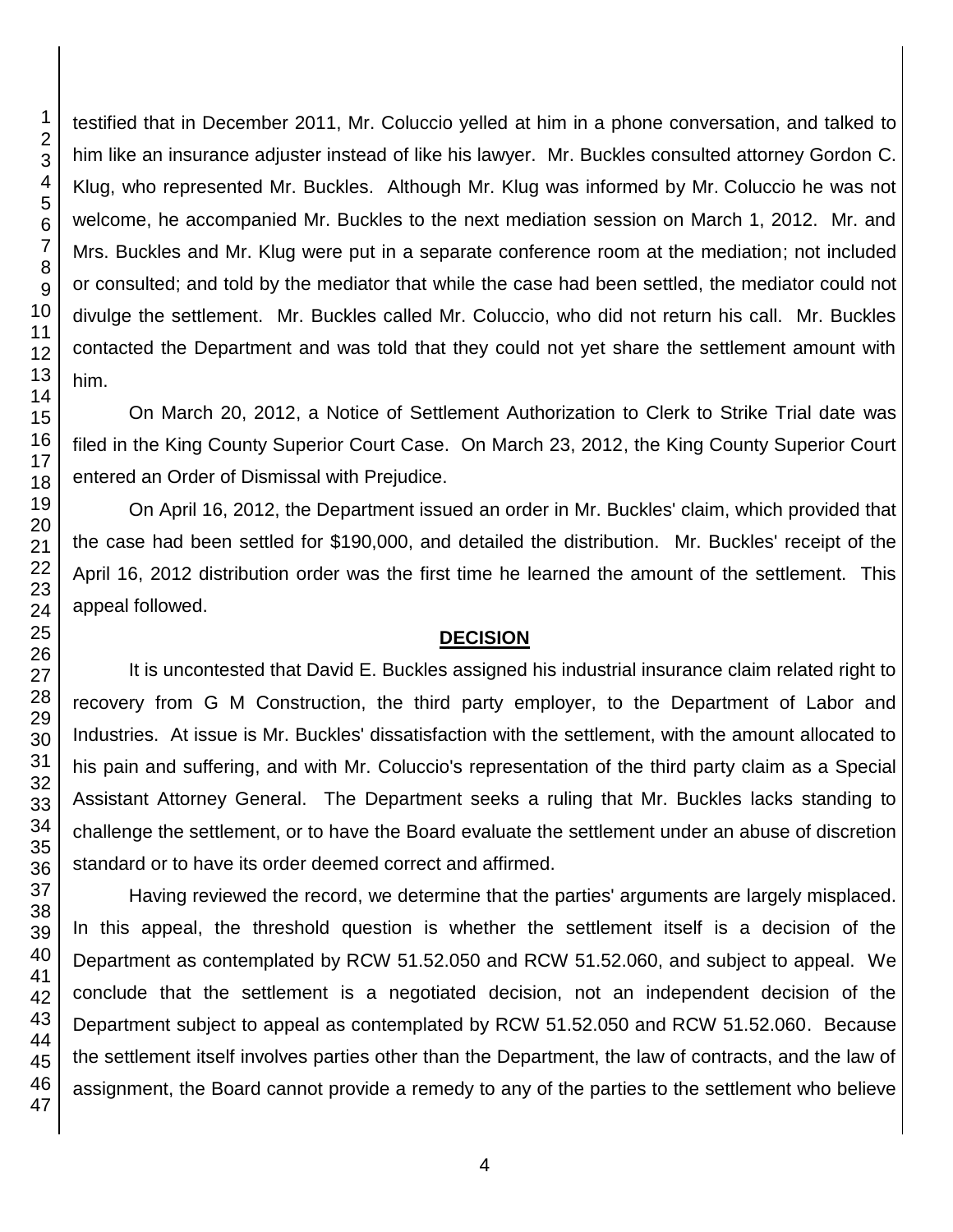they are aggrieved by the settlement itself, and their remedies lie in superior court. Likewise, the Board does not have authority to address Mr. Buckle's concerns about Mr. Coluccio's role in the settlement process. In addition, any party who believes they are aggrieved by violations of the Consumer Protection Act and the Insurance Fair Conduct Act must pursue their remedy in superior court. We reach no conclusion as to Mr. Buckles' standing to challenge the settlement, or under what standard the settlement may be evaluated by another tribunal.

What is squarely before us in this appeal of the April 16, 2012 Department order, is whether the Department correctly distributed the settlement under the statute. We first note that the industrial appeals judge incorrectly applied RCW 51.24.060 to this case. A plain reading of the statute leads us to conclude that RCW 51.24.060 applies when an injured worker pursues the third party action on his or her own, and addresses the Department's lien on any recovery. However, because Mr. Buckles assigned his third party action to the Department for recovery, the applicable statute is RCW 51.24.050. The statute provides the method of distribution of any monies recovered from a third party. RCW 51.24.050(4)<sup>1</sup>.

We note that the statute is silent on any monies allocated for the worker's pain and suffering. Here, the Department on its own initiative allocated \$15,000 to Mr. Buckles for his pain and suffering. Because the Department is not required by statute to provide any portion of the settlement to Mr. Buckles for his pain and suffering, we cannot find that Mr. Buckles is aggrieved by the allocation of an amount. We recognize that Mr. Buckles is dissatisfied with the amount allocated to his pain and suffering, but as we find no authority requiring the Department to make a distribution in the first place, we cannot find Mr. Buckles' to be aggrieved by the allocation of an amount, which appears to be an additional benefit.

In making its distribution, the Department followed the Washington Supreme Court ruling that a pain and suffering award is not considered in making a distribution in a third party settlement

l

 $1$  RCW 51.24.050(4) provides:

<sup>(4)</sup> Any recovery made by the department or self-insurer shall be distributed as follows:

<sup>(</sup>a) The department or self-insurer shall be paid the expenses incurred in making the recovery including reasonable costs of legal services;

<sup>(</sup>b) The injured worker or beneficiary shall be paid twenty-five percent of the balance of the recovery made, which shall not be subject to subsection (5) of this section: PROVIDED, That in the event of a compromise and settlement by the parties, the injured worker or beneficiary may agree to a sum less than twenty-five percent;

<sup>(</sup>c) The department and/or self-insurer shall be paid the compensation and benefits paid to or on behalf of the injured worker or beneficiary by the department and/or self-insurer; and

<sup>(</sup>d) The injured worker or beneficiary shall be paid any remaining balance.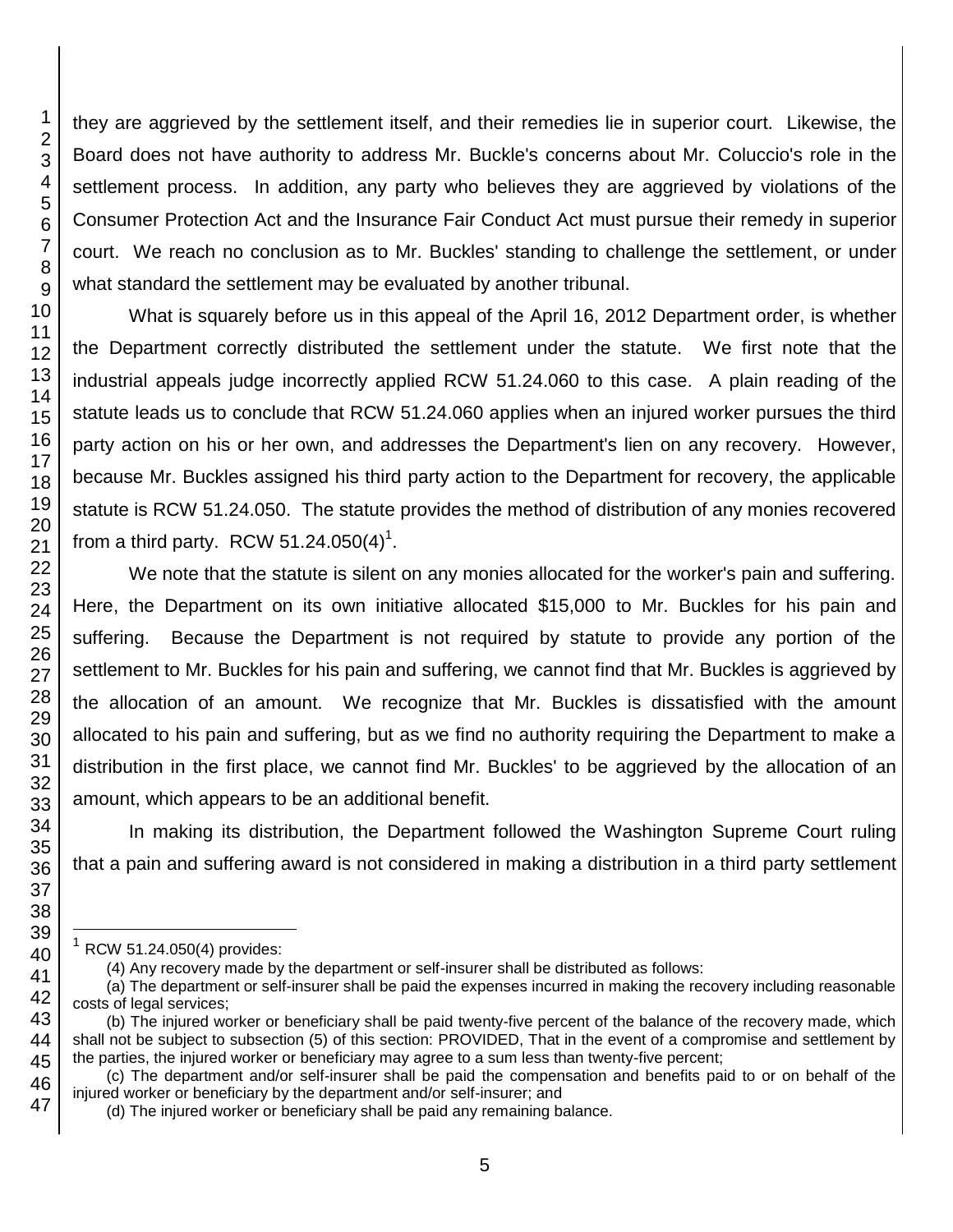case.<sup>2</sup> In its calculations in the April 16, 2012 order, the Department correctly first reduced the settlement amount by the pain and suffering allocation; reduced the amount by attorney fees and costs; and then allocated 25 percent to Mr. Buckles and the remaining 75 percent to itself. We note that had the Department made no allocation for pain and suffering, the total amount Mr. Buckles received would have been less as he would have been limited by statute to a 25 percent share of the recovery after attorney fees and costs were paid. $3$ 

We conclude that the Department order correctly distributed the settlement proceeds as provided by RCW 51.24.050(4), and must be **AFFIRMED**.

# **FINDINGS OF FACT**

- 1. On September 10, 2012, an industrial appeals judge certified that the parties agreed to include the Jurisdictional History, as amended, in the Board record solely for jurisdictional purposes.
- 2. David E. Buckles sustained an industrial injury on November 5, 2008, when he fell from a ladder onto a deck, hitting his back and the back of his head while he was performing a roof estimate in the course of his employment with RayNProof Roofing at the job site of GM Construction. Mr. Buckles sustained a mild traumatic brain injury with evidence of a hematoma.
- 3. Mr. Buckles filed an industrial insurance claim and received benefits.
- 4. Mr. Buckles assigned his interest in pursuing a legal claim for his industrial injuries against GM Construction to the Department of Labor and Industries.
- 5. The Department of Labor and Industries assigned Kevin Coluccio, a Special Attorney General, to pursue the third party action against GM Construction. Mr. Coluccio sued in King County Superior Court.
- 6. The Department of Labor and Industries and GM Construction settled the third party action for \$190,000.
- 7. The Department awarded Mr. Buckles \$15,000 for pain and suffering.
- 8. Mr. Buckles received a distribution of \$20,310.94, representing his 25 percent share of the settlement calculated after reduction for the pain and suffering amount of \$15,000, and attorney fees and costs associated with the third party recovery of \$93,756.24.

1

l 2 *Tobin v. Department Labor & Indus.*, 169 Wn.2d 396 (2010).

<sup>&</sup>lt;sup>3</sup> In the distribution detailed in the April 12, 2012 Department order, Mr. Buckles received \$15,000, plus \$20,310.94, for a total of \$35,310.94. Our calculations show that Mr. Buckles would have received less from the settlement amount calculated by taking the total settlement of \$190,000, less \$93,756.24, for a subtotal of \$96,243.76. Mr. Buckles' twenty-five percent share of this amount would be \$24,060.94.